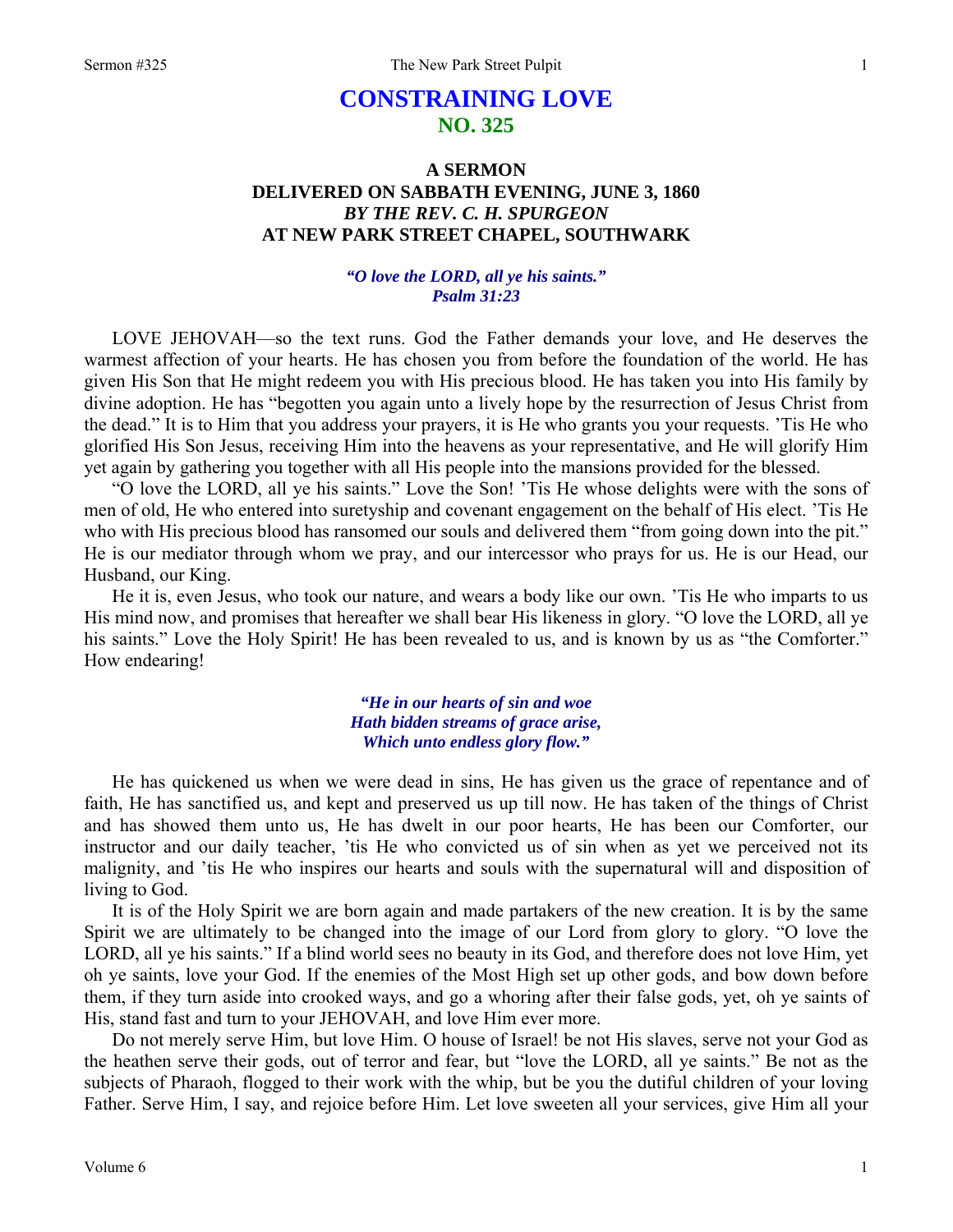hearts, make Him the object still supreme of all your heart's desire. Always live *to* Him as you live *by* Him.

I shall have to ask your patience this evening, while I take a liberty with my text. It is this, I mean to confine its exhortation to one Person of the Divine Trinity. I have already accepted it in its comprehensiveness, "Oh love *JEHOVAH,* all ye his saints." Tonight I propose to use it as consonant with such an occasion as the present, when we shall celebrate the supper of our Lord—"O love the LORD *Jesus,* all ye his saints," and I shall endeavor, as the Holy Ghost shall enable me, first of all *to stir you up to love Jesus*, *by showing how meet and befitting it is that you should do so,* and then I shall *seek to show the excellencies of loving Jesus,* how profitable it will be to your spirit, if your heart is wholly inflamed with love to Him.

**I.** First then, my beloved, let one sentiment animate every mind, and one emotion fill every heart. "O love the LORD, all ye his saints." I feel in beginning to exhort you to love Christ, that love is a stream which must flow spontaneously, a fountain that must bubble up of its own accord. When grace makes a man love Christ, it does not do it by force, for love is a wine that cannot be trodden out of the grapes with pressure, it must freely distil. The heart cannot be forced to love. 'Tis true it can be constrained by love, but by no other constraint. Moses, with all the thunders that gave extraordinary sanction to his mission, never could make a heart love God.

There is nothing but love that can create love, and love itself comes like droppings from the honeycomb. The only pressure it will deign to endure is the pressure of love. "Draw me," says love, "I will run after thee: drive me and I cannot but resist—my desire cannot even stir, much less can I run after thee with fervent attachment. My heart melted while my Beloved spoke, because He was my Beloved. Because He loved me, and spake right lovingly, my heart melted, had He been angry with me, had He spoken with coarse words my soul might have melted with fear, but it never could have been dissolved with love."

Love, I say, is the only pressure which may be used to produce love, and yet, I think I may "stir up your pure minds by way of remembrance," for it may so happen that while I strike some few sparks, they may touch the inflammable passion of your newborn spirits, the breath of the Spirit may fan them, and nurture them, till the love of your heart will seem as if it had received new fire.

Oh love! let me bring forth some of your delicious sweets. Let me reason with the tenderest logic of the heart, "Love the Lord Jesus all ye His saints," because His Father loves Him. It must always be right for us to love whom God loves. Now the Father has much love, but His pre-eminent love is for His only begotten Son. One with the Father from before all worlds, One in essence, as well as in dwelling place and attribute, our Jesus was ever so dear to His Father's heart, that no tongue can tell, nor even heart conceive, how deep the wellspring whence love flowed from the Father to the Son.

"The Father hath loved the Son, and given all things into his hand." He has loved Him, not only because of the unity of their nature, and because of their being one God, but the Father's love has flowed out to Christ as the Mediator. He has loved Him for His obedience which He perfected, for the sufferings which He endured, for the ransom which He paid, for the battle which He fought, for the victory which He won.

There was one eye that always followed Christ more closely than any other, there was one heart that always understood His pains, and one face that was always filled with celestial delight, when Jesus Christ overcame His enemies. "He who spared not his own Son, but freely delivered him up for us all."

When He had delivered Him up I think His bowels yearned for Him, His heart followed Him, and His soul loved Him, as He saw Him rising superior to every enemy He stooped to meet, victorious in every conflict He deigned to wage, bearing every cross He condescended to undergo, and casting every load away from Him when He had borne it the predestined time. The Father, I say, has loved the Son because of the great things He has done, and therefore has He delivered all things into His hand.

And oh heavenly Father! do You love the Lord Jesus, and shall my heart refuse to love Him? Am I Your child, and shall not the object of my Father's love be the darling of my heart? What You delight in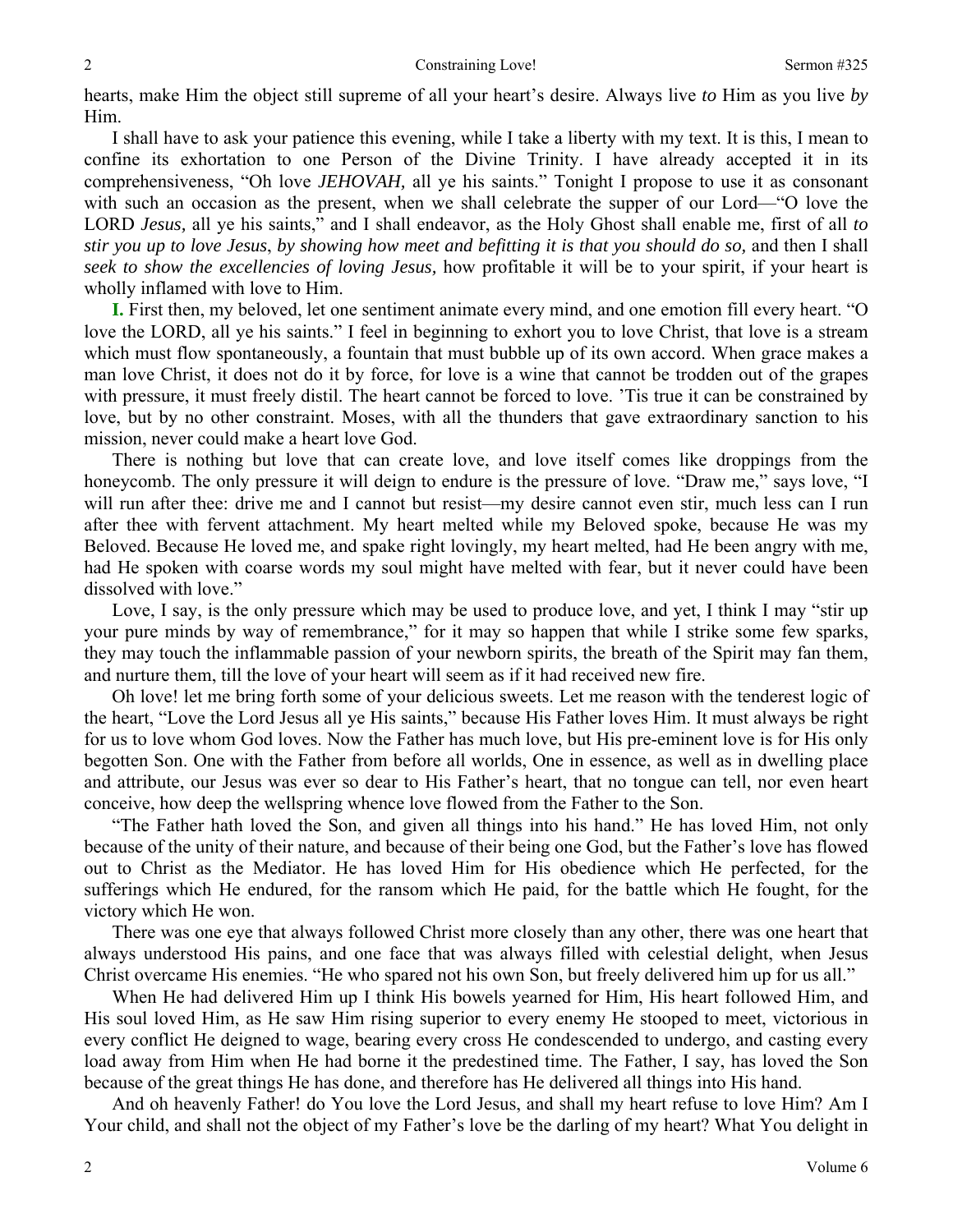shall be my delight, where You see beauty, my eyes shall gaze with rapture, and where Your heart finds solace, there shall my heart find unceasing repose and ineffable joy.

Does Christ lie in Your bosom—He shall lie in mine, is His name engraven on Your heart—oh let it be engraven on mine also, do you love Him—love Him so that You could not love Him more—be it my privilege to love Him thus with all the force and vehemence of my ransomed renovated nature, giving up all my spirit to be devoured by that consecrated fire of love to the Lord Jesus Christ.

Again, may I not stir you up my brethren, to love Jesus Christ, by reminding you how the angels love Him? They have ever loved Him since they have known Him. It is true they are but the creatures of yesterday compared with Him, He is the Everlasting Father, He is the Eternal One, and they, excellent in strength though they be, are but created ones, yet oh how they have loved Him!

It was their greatest pleasure to fly at His will ere He descended from heaven to earth. He had but to speak and it was done. His angels were spirits, and His ministers were flames of fire to do His will. Whatever had been the service He demanded of them, they would have thought it their highest heaven to have performed His will.

And when He left the shrine of the blessed to come to earth and to suffer, you know, my brethren how they followed Him along His starry road, how they would not leave Him till the last parting moment, and then their songs pursued Him down to earth, while they chanted, "Glory to God in the highest, and on earth peace, good will toward men."

You know how ever afterwards they watched over Him, how they came to Him in the desert after His great battle with the enemy, and ministered to Him. You know how He was seen of angels all along His pilgrimage, how in the garden there appeared unto Him an angel strengthening Him. You understand how around the bloody tree they pressed in strong desire to see a God in agonies, and wondered what it all could mean, until He said—"It is finished."

They visited His tomb, an angel descended from heaven to roll the stone away from the door of the sepulcher, yea, more, angels formed His escort when He ascended up to the realms of heaven. Well have we been taught to sing—

> *"They brought His chariot from on high, To bear Him to His throne, Clapped their triumphant wings and cried, The glorious work is done."*

You know how now they bow before Him, casting their crowns at His feet, and how they join the everlasting song of "Glory, and honour, and majesty, and power, and dominion, and might, be unto Him who sitteth upon the throne, and unto the Lamb for ever and ever." Do the angels love Him—the angels that have never tasted of His flesh, that never needed to be washed in His blood, and shall not my heart love Him? Spirits, spirits, spotless ones! do ye cry, "Worthy the Lamb"?—my heart shall echo back your notes in louder strains—

> *"Worthy the Lamb that died," they cry, "To be exalted thus;" "Worthy the Lamb," our lips reply, "For He was slain for us."*

Stand back ye angels! give to man the first place in love, you may adore, but you cannot love as we love, for He is our brother, bone of our bone, and flesh of our flesh. "He took not on him the nature of angels, but he took on him the seed of Abraham." He is ours more than He is yours, He is man, He was never angel, He is our brother and kinsman, our next in blood. Jesus, our souls must love Thee, we cannot permit even angels to be our rivals here, we will be jealous even of them. We press nearer to Thy throne than even they can do.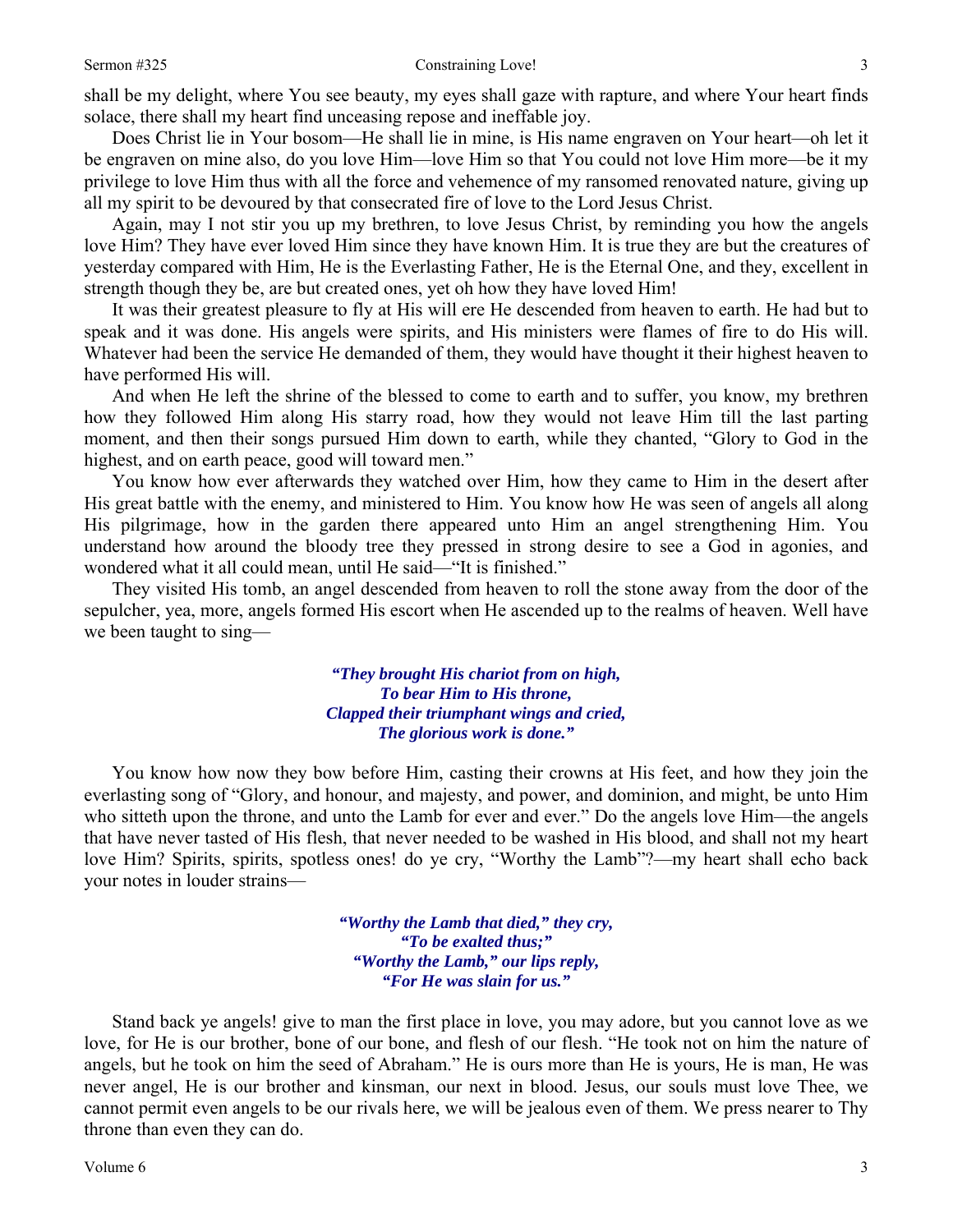On each of these themes I am compelled to be short, though there were indeed room enough for expansion, "O love the LORD, all ye his saints," because your brothers that are caught up to the third heavens love Him. And here let us just seek to bring this theme home to each one of us.

How many dear friends and kinsfolk according to the flesh we have up yonder, where the clouds float not, and winters are not known, where tears trickle from no eyes, and furrows mar no brows! Up yonder we have friends, how often do we speak of them as lost, but how foolish we are, they were never more truly found.

Is that mariner lost who has escaped from a shipwrecked vessel and stands upon the Rock? No, no, they need not our pity, they might rather commiserate us, if there could be such a thing. We are struggling in the surf to reach the shore as they have done. And oh, my brethren, I think that whatever they do above should be sufficient example for us to do the like here below.

And now, hark, hark how they sing before the throne! I think among those glad voices I can distinguish some friends of fellow-laborers here below, of parents, of husbands, of wives, of children, that here worshipped with us, but have now gone up yonder to the higher seats of the divine synagogue, to sing in nobler strains than we can do. Hark how they sing, and what their theme—

> *"Jesus, the Lord their hearts employ Jesus, my love, they sing; Jesus, the life of both our joys, Sounds loud from every string."*

And oh, how they love Him! I think I see them, they have no tears, but joy may moisten their eyes as they looked at that dear face, and as they talk to one another with their hearts burning—burning with fiercer fire and clearer flames than those favored disciples who went to Emmaus with their Lord. They say to one another, "How glorious He is, and we are like Him." I think I hear their sweet conversation as they count the crowns upon His brow, as they bow down and adore, as they stand up and admire, and then, transported with delight, fly into His arms again. With Him in paradise continually, in sweet communion with Him—oh, how they love!

We are such cold creatures, like icebergs are our hearts, but theirs are like flames of fire. Oh, shall it not be enough to stir us up to love the Savior, when we think how they love Him who have crossed the Jordan, and have gone before.

But come, we will take another argument. Surely I need not say to you, let us love the Lord Jesus, because everything that could possibly enamor our souls and constrain our love is to be found in Him. There is a thing called beauty which wins upon the hearts of men. Strong Samson is weak as a child before its enchantment. Mighty men, not a few, have bowed before it and paid it homage, but if you want beauty, look into the face of Jesus, that marred visage has more loveliness in it than in all the smiles of Cleopatra, or of the fabled maiden of days of yore.

There is no beauty anywhere but in Christ, O sun, you are not fair, when once compared with Him. You stars, you are not bright, if you are set side by side with His eyes, that burn like lamps of fire. O fair world and grand creation of a glorious God, you are but a dim and dusky blot compared with the splendors of His face.

When you shall see Christ, my brethren, you will be compelled to say that you never knew what loveliness was before. When the clouds are swept away, when the curtains that hide Him from your view are drawn aside, you will find that not anything you have seen will stand a moment's comparison with Him. You will be ready to break out, "O, black sun, black moon, dark stars, as compared with my lovely Lord Jesus."

I say, my brethren, if you want one to love fairer than the children of men, who shall always be worthy of your love, and always show to the eyes of others that there was a sufficient reason for your giving up your heart to Him. Love Jesus, for there ne'er was such beauty in the world as there is in Him.

4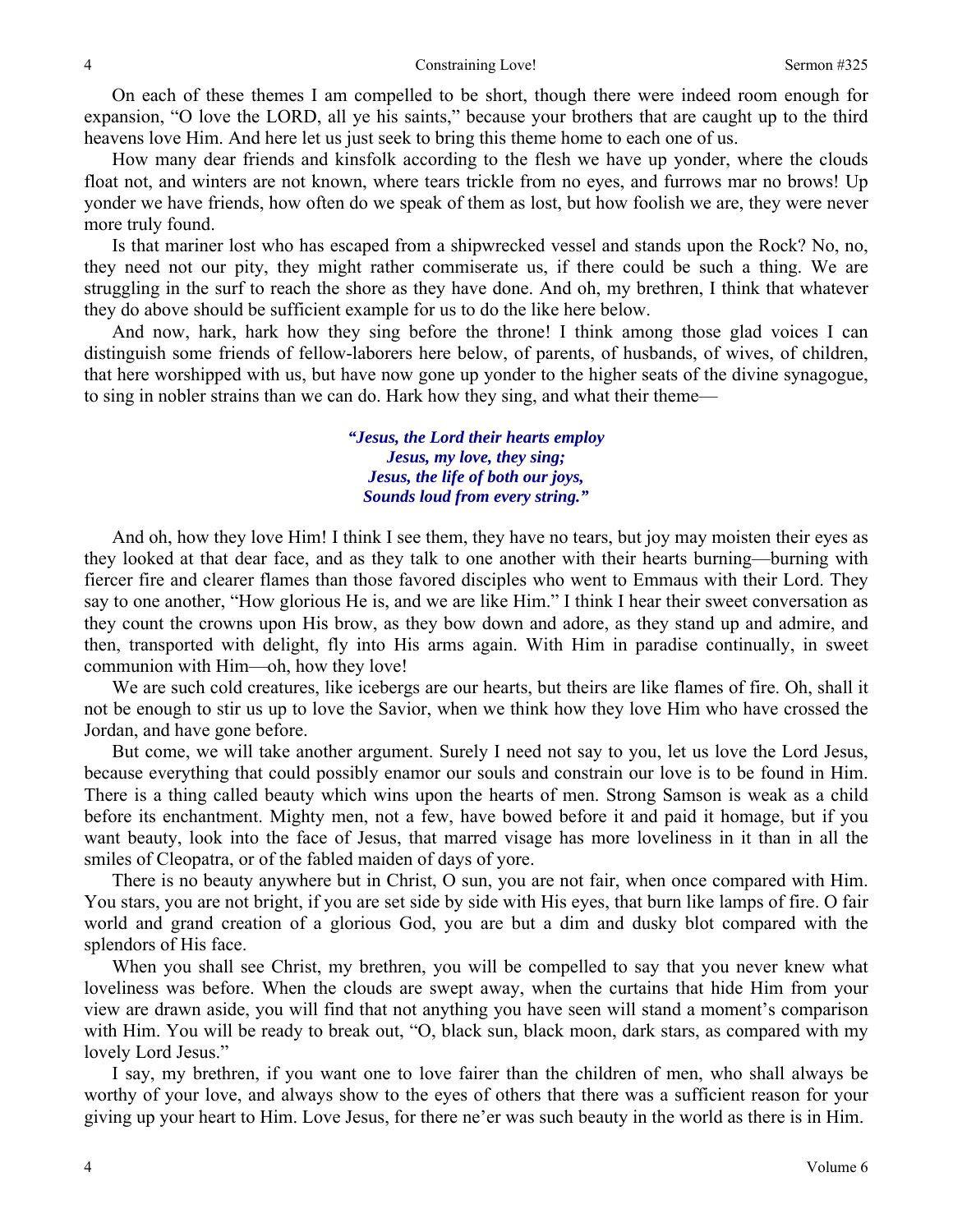#### Sermon #325 Constraining Love!

Does wisdom win the love of men? Is He not wise—wiser than all the sons of men? Does strength win love? Do martial triumphs, prowess, and renown subdue the heart? Daughters of Jerusalem, would you love a hero? Go forth and meet King Jesus as He returns red from the battlefield, glorious in triumph. Do men sometimes give their love because they at first are led to reverence the character, and then afterwards to esteem the person?

Oh, think of the matchless character of Christ Jesus! Were there ever such perfections as meet in Him? He has not the excellency of one man, but of all men, without the faults of any. He is not merely the Rose of Sharon, but He is the Lilly of the Valley. He may not only be compared at one time to the citron among the trees of the wood, but anon He is as the goodly cedar. All types of beauty fail, and "apples of gold in pictures of silver," lose their force when we come to treat of Him.

We must coin new words before we can describe the excellencies of Christ. In fact, we must have done with tongues, and go into that land where spirits utter their thoughts without the motion of lip or the expiration of breath, ere we shall be able to express the surpassing beauty, the unuttered excellency of the glorious character of Christ.

Oh, love Him then, ye people of God, love Him, look into His face, and see if ye can help it, look, I say, at His character, and see if ye can resist it. But I tell you, if ye love Him not, it is because ye do not know Him.

> *"His worth if all the nations knew Sure the whole earth* **must** *love Him too."*

It were impossible to know Christ and yet not to have the heart affected by Him, you must be overpowered by His charms. One look of His eyes, one touch of His hand, shall ravish your heart. Once be able to see His face and let Him but dart a glance at you, your two hearts must be united.

Is your soul to you like a river rippling in its bed alone, and is Christ yonder, like another river gloriously flowing towards the sea? Pray the Lord to bend the stream of your love till it falls into the river of His love, and then you shall be as two streams, whose banks were once divisions, but both are now melted into one. You can then say with the apostle, "For me to live is Christ," I run in the same channel, "and for me to die were gain," I shall be lost in the ocean, swallowed up in boundless and eternal love. "O love the LORD, all ye his saints."

Yet once more, and this perhaps shall be the best argument I can give, the one which, after all, has the most effect upon us. We love Him—why? Because the Father loved Him? Oh no, we are too gross for that. Do we love Him because the angels love Him? We are not wise enough for that. Do we love Him because the redeemed love Him? I fear, my brethren, we are still too carnal for that. Do we love Him because of His own excellencies? I trow not, at first, that is an after attainment of grace. We love Him, *because He first loved us*. Come then, love Him, Oh ye saints, because He first loved you.

Here is a theme before me which almost imposes silence on my tongue. There are some themes which make one wish that some teacher more able would accept the responsibility of explaining them, because we are afraid of marring their symmetry while we grapple with their details. The picture stretches out as it were before my mind's eye with dazzling glory, but I cannot sketch it so that others can see all its grandeur.

Christ's love to us we sometimes guess at, but ah, it is so far beyond our thoughts, our reasonings, our praises, and our apprehension too, in the sweetest moments of our most spiritual ecstasy—who can tell it? "Oh, how He loved us!"

When Jesus wept at the grave of Lazarus, the Jews exclaimed with surprise—"Behold how he loved him." Verily you might say the like with deeper emphasis. There was nothing in you to make Him love you, but He left heaven's throne for you. As He came down the celestial hills, I think the angels said, "Oh, how He loved them." When He lay in the manger an infant, they gathered round and said, "Oh how He loves." But when they saw Him sweating in the garden, when He was put into the crucible, and began to be melted in the furnace, then indeed, the spirits above began to know how much He loved us.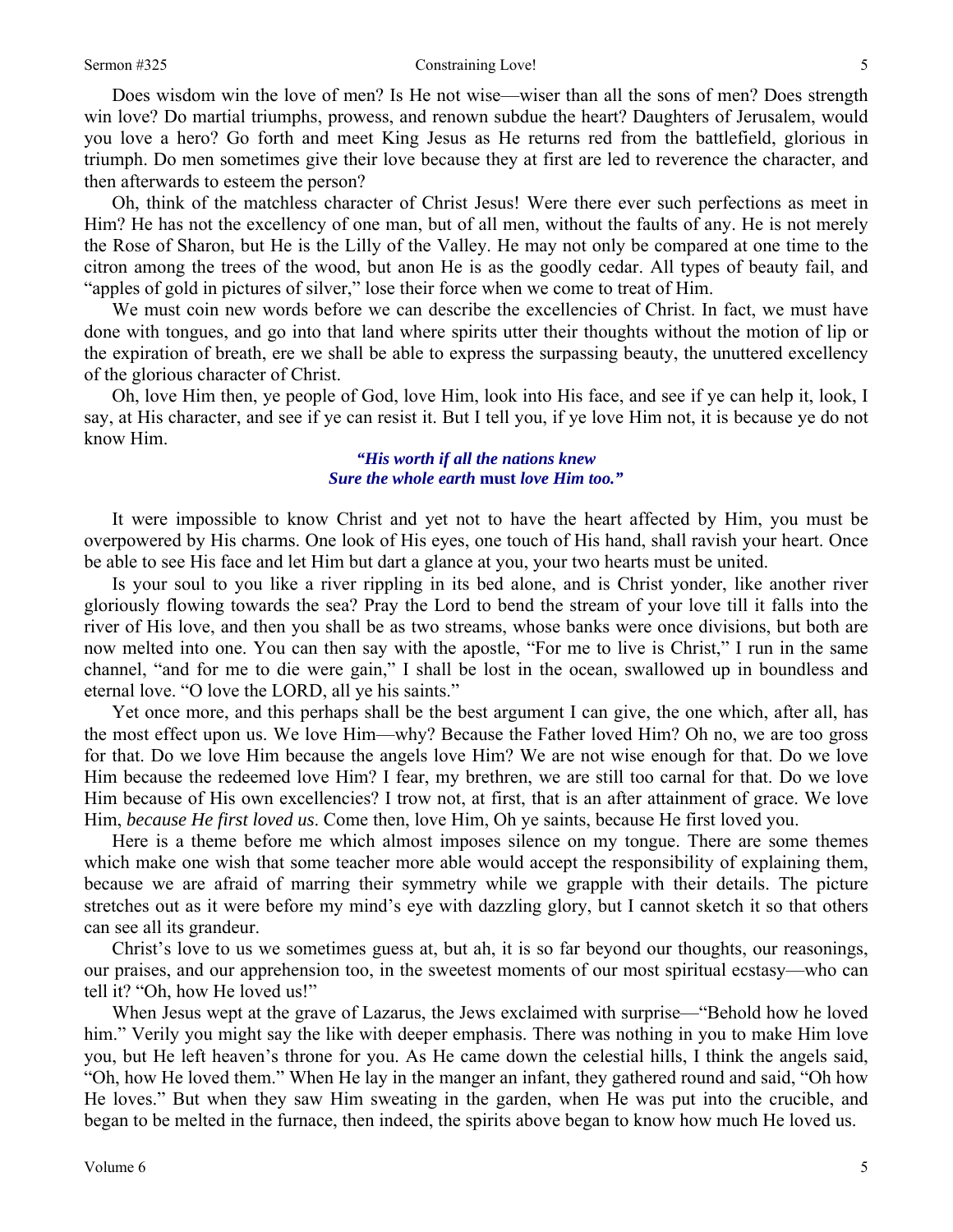Oh Jesus! when I see You mocked and spit upon—when I see Your dear cheeks become a reservoir for all the filth and spittle of unholy mouths—when I see Your back rent with knotted whips—when I behold Your honor, and Your life both trailing in the dust—when I see You charged with madness, with treason, with blasphemy—when I behold Your hands and Your feet pierced, Your body stripped naked and exposed—when I see You hanging on the cross between earth and heaven, in torments dire and excruciating—when I hear You cry, "I thirst," and see the vinegar thrust to Your lips—when I hear Your direful cry, "My God, my God, why hast thou forsaken me," my spirit is compelled to say, "Oh how He loves!"

He could die, but He could not cease to love, He could be rent in pieces, but He could not be rent away from His people, He could be buried in the grave, but His love could not be buried, it must live, it must exist, it cannot be taken from His chosen.

Think too, my brethren, how much He must have loved you when you were going on in sin. You used to call His ministers hypocrites—His people fools, His Sabbaths were idle days with you, His Book, His precious Book, was unread, you never sought His grace. Sometimes perhaps, you used to curse Him, perhaps persecute Him in His children, and yet He loved you. And when His Spirit came after you, you tried to quench it, you would not attend the place where the arrow had first stuck in your conscience, you went to the theater, you tried to quench the Spirit, but His love would not be mastered by you, He had resolved to have you, and the Bridegroom would still your heart.

Oh how He loved you, when He received you all black and filthy to His bosom, gave you the kiss of His lips, and saluted you as His own fair spouse. Since then think you, how He has watched over you in sickness, how He has carried you in His bosom when the road was rough, how He has covered you with His wings, and nurtured you with His feathers. Think, I beseech you, how He seems to have moved heaven and earth to bless you, how He has always had a ready ear to hear your prayer, and a swift foot to run to your immediate help.

Remember this, above all things—how ill you have requited all His love. You have served Him but little, given Him the fag ends, you have brought Him no sweet cane, neither have you filled Him with the fat of your sacrifices. You have given Him no bullocks out of your fold, no he-goats out of your flock. You have offered to Him the blind and the maimed, you have given Him sacrifice, but have you requited Him according to His kindness to you?

He bled for you, have you resisted unto blood striving against sin? He gave His whole self for you, have you given your whole being up to Him? There was not a single nerve in His body which did not thrill with love to you, there was not a drop of blood which had not in its red fluid your name. Surely His body, whole and sole, was all yours—His humanity and His Godhead too, and are you all His, and can you say—no, I will not ask you, you cannot say—that you have made a dedication to Him, as truly as He made for you.

Oh, love Him then, because of His love to you. I am sure you don't know how much He loved, because if you did it would break your heart to think you love Him so little. Sweet Master, if You were here tonight to tell Your people how You love them, You would break their hearts. I am a poor spokesman for You, Jesus! Would that You would speak Yourself.

Come hither—nay, You art here, You are wherever two or three are met together. Come hither to Your people then, and wrap them in Your crimson vest, and tell them all Your name! Speak unto them and say, "I have loved thee with an everlasting love." Shed Your love in their hearts. May they have an infinite consciousness of Your infinite, Your boundless, Your fathomless, Your endless love to them, and then Your work is done, there will be no need for Your poor servant to cry, "O love the LORD, all ye his saints," for they will love You to the full.

**II.** In the second part of my subject I am now to show you some of THE EXCELLENCIES OF LOVING JESUS.

"O love the LORD, all ye his saints." There are many excellencies which come from love. Love is an ointment that gives forth a sweet smell, but better than that, it is an ointment which heals wounds,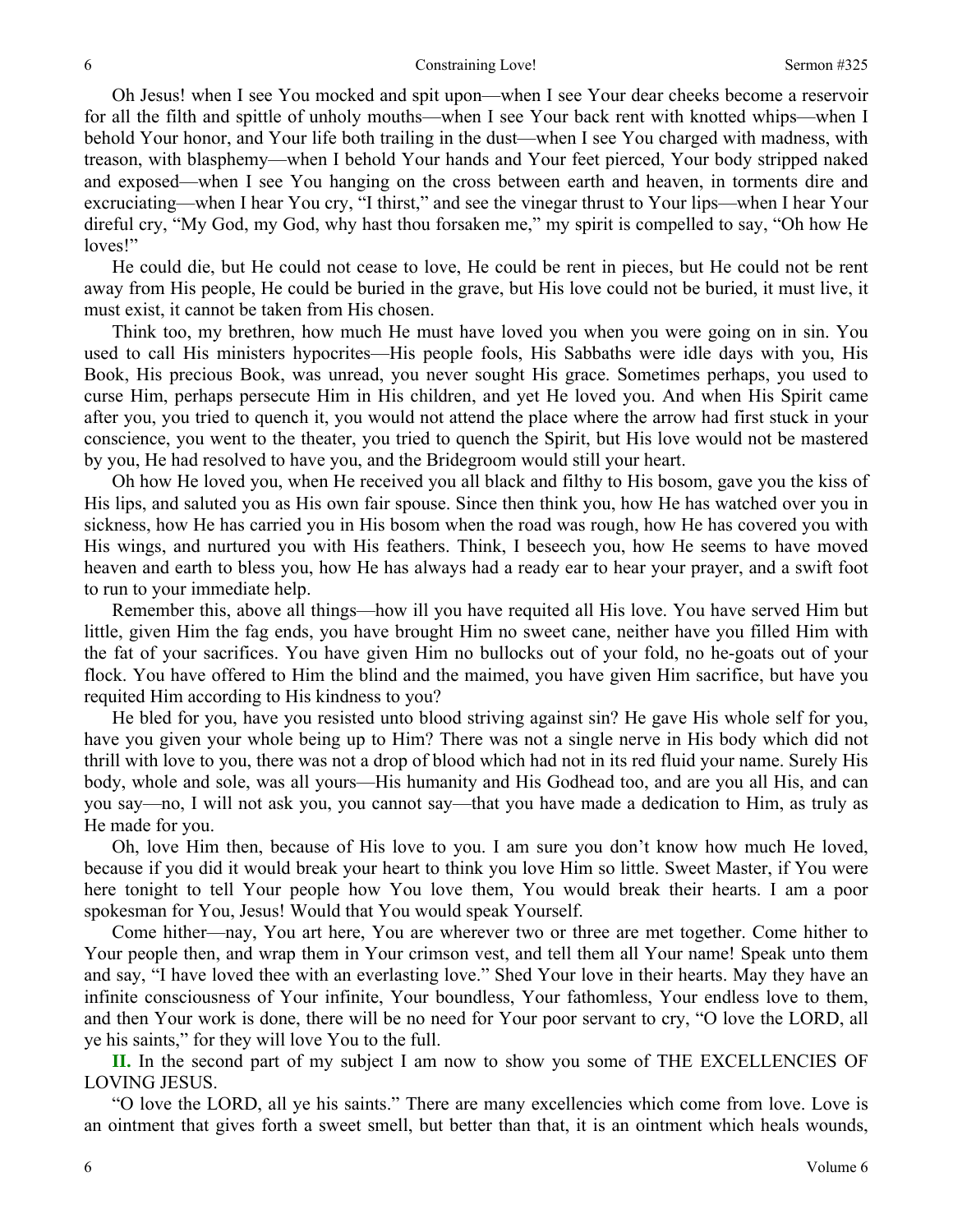#### Sermon #325 Constraining Love!

that gives health unto the marrow of the bones. Love has a wondrous power. It may seem but little in itself, but it makes men giants. He who bathes in the stream of love becomes invulnerable, nay, he becomes omnipotent. Wherein he does not love he is weak, but so far as he loves is he strong beyond all thought of weakness.

Brethren, one of the first things which love to Christ will do for you is, it will make you bear suffering for Christ with joyousness. Remember the martyr Lambert, one of the earliest of the martyrs burnt for Christ's sake by the Papists. He was treated as badly as any could have been, for when tied to the stake, the kindling was green, and the fire exceedingly slow, and he burnt away by slow degrees, feet and legs being consumed while yet life was in the body, and that poor soul, when the fire was just about to take away life, though he had been hours burning, was seen to lift up such poor hands as he had black and charred things—and clap them as best he could, and say, out of that poor black face that looked like a cinder in the flame, "None but Jesus, none but Jesus." With that he rode in his chariot of fire up to Christ.

Perhaps you have to endure some cruel mockings at times. It may be that to serve Christ becomes arduous work for you. Love Him, and you cannot tell how easy it will be to suffer for Him. In fact, the more you have to suffer for Him, the more happy you will be. You will count it all joy, nay, you will rejoice in that day, and leap for joy when you are allowed to suffer for the name of Him who suffered so much for you.

As sure as ever you flinch at the little fire which these mild and gentle days can afford you, as sure as ever you start back at the faint rebukes which the world gives you now, you may infer that you don't love your Master as you ought, for when you love Him, then will you feel that anything and everything that the world can do, can never move you from Him.

> *"The cords that bind around my heart, Tortures and racks may rend them off, But they can never, never part The hold I have on Christ my Lord."*

Love will not only make suffering easy, but further, it will make service joyous. Oh, don't you know in the church how much shrinking there is from labor for Christ. Why is it in any church that there are found brethren who are always for getting others to work, and not wishing to do it themselves? It is lack of love, my brethren, for as soon as ever we love, we shall be wanting to do something for Christ. When we love each other, what things we think of in order to give pleasure. With what solicitude does the wife think what she could do to bring the smile upon the husband's face, and how will the loving husband think of some means by which he can show his love to his wife.

It is so with parents and with children. Have not you seen the mother sitting up night after night without any sleep, and yet she was not weary? Oh, she was very, very weary, but she did not know it, her love would not let her feel it. Have you never seen the tender spouse watching over her husband at the brink of death, never taking her eyes from him, forgetting to eat bread, thinking of nothing but him? She sleeps as she sits in that chair. It is hardly for a moment. Did he start? She wakes. Was not the fever heavy on him? She is ever awake, and all the while she holds on, though her eyes are red with sleeplessness. She says she could do it, and she certainly could do it too, night after night and never fly. And so, do but get your heart full of love to Christ, and it is wondrous what you can do for Him.

Nothing you can do for Him will be too much. See how the Moravians served their Master. There was an island in the West Indies upon which some of the Moravians came to land, and they wanted to preach the Gospel to the blacks. They asked what would be the condition upon which they would be allowed to land. The cruel terms were these—that they must themselves become slaves. Two of those Moravian brethren became slaves, they bent their back to the lash that they might toil by day, in order to have the opportunity by night of preaching the Gospel to their poor black companions in captivity.

7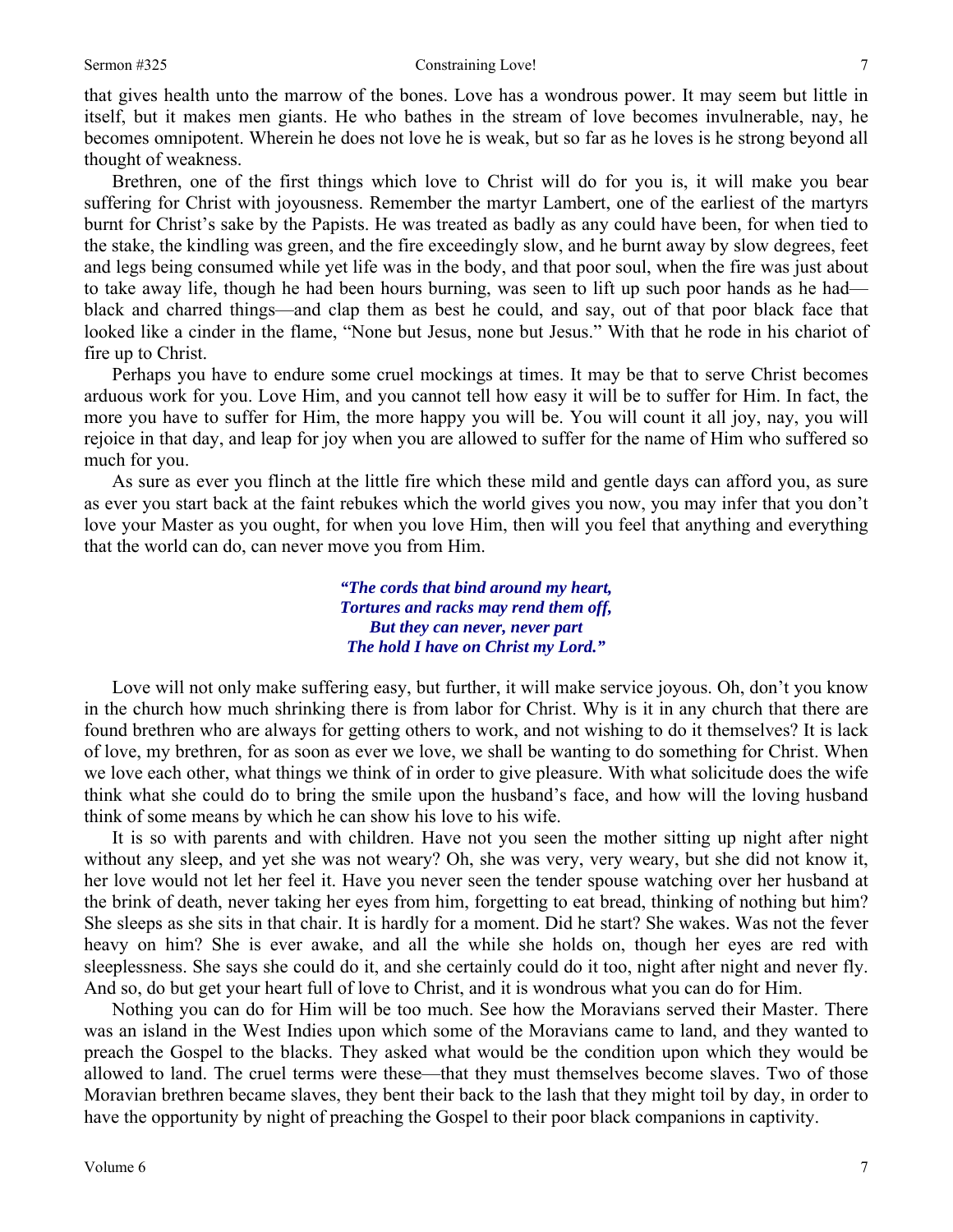You will remember too, that when there was found somewhere in Africa a place where there were lepers confined, persons whose limbs had rotted away with foul disease, two Moravians were found to go in there, and though they knew they could not come out alive, and that they must soon be the subjects of leprosy themselves, and die by slow degrees. They were ready enough and willing enough to do it all.

The love of the Moravians, brethren, seems to me to be one of the chiefest examples of what the love of every Christian should be. There should never be any choice nor stopping. Does Jesus want me here? Can He make better use of me dead than alive? Let me die. Will He be more honored in my poverty than in my wealth? Let me be poor. Will He be more glorified by my toil than by my rest, or by my sickness than by my health? Then be it so. As He surrendered all to the Father, so will I surrender all to Him. As the Father gave all into His hands, so will I give all into His hands to be His forever and ever. Love to Jesus will make all service for Him to be joyous.

Again, love to Christ will make obedience sweet. "Love makes our willing feet in swift obedience move." What things we will do for those we love that we would not do for anybody else. So for Christ we will do many things, because we love Him, without consulting our feelings, or considering whether any benefit is to accrue, or whether, as some say, it will be of any use. Be it absolutely a command, or more gently a counsel, "whatsoever he saith unto you, do it."

Sometimes when I think of many good brethren and sisters here that know it to be their duty to be baptized in His name, and come to His table and celebrate His ordinance in remembrance of Him, and they don't do it, though Jesus said, "If ye love me, keep my commandments," I don't know what to say for them, I must let them speak for themselves. I sometimes think, surely if they loved their Master better, they would count obedience a pleasure. I think they would say, "I made haste, and delayed not to keep thy commandments," and they would be ready at once to run in the Lord's way, without making exceptions to any of His commandments.

Still more, my brethren, love for Christ will make communion very sweet. How pleasant it is to talk to those we love. Give us a good friend and you have given us a very great boon. A rainy day indoors with a good companion is very happy, but the best landscape on a sunny day, in the society of those for whom we have no affection, is but a poor thing. Let me be with Christ in the meanest place, rather than with the sinner in his high places.

Luther used to say, "I would rather fall with Christ than stand with Caesar," and might you not say you would rather be with Christ in poverty than with anybody else in all the glory and grandeur of this world? Once love Christ and you will never be content to be far away from Him. You will say with the spouse, "As the apple tree among the trees of the wood, so is my beloved among the sons. I sat down under his shadow with great delight, and his fruit was sweet unto my taste."

Friend, how long is it since you had fellowship with Christ? Ask the question round brethren. Each man and each woman answer it. You are a believer; your faith is in Christ, how long is it since you have seen your Master? How long since you have talked with Him? How long since He has spoken to you? Pass that question round again, I say, and let every man answer it.

I am afraid there be some Christians who have not communion with Christ by the months together, nay, I fear by the year together. Oh, what Christians must you be. Where is that wife's love who never wishes for a husband's smile all through the year? Were there much affection between two friends who could live in the same house and not speak? Oh, brothers and sisters, let us examine ourselves, and begin to doubt if we can be happy without fellowship with Christ. Christ is so precious to a believer, that the believer and Christ should be like two turtle doves that cannot fly unless they are in each other's company.

Of the turtle dove it is said, that when its mate is gone you can nearer make the turtle consort with another, bring all the doves you will. It is a lonely dove and will not be consoled, there it sits and pines and coos itself to death, mourning for its mate. The only way to kill a Christian would be to take Christ from him. You might bring him other things, and yet never find another name, never another to whom his heart would be knit. Nay, if you took up all the saints who have been buried, you could never find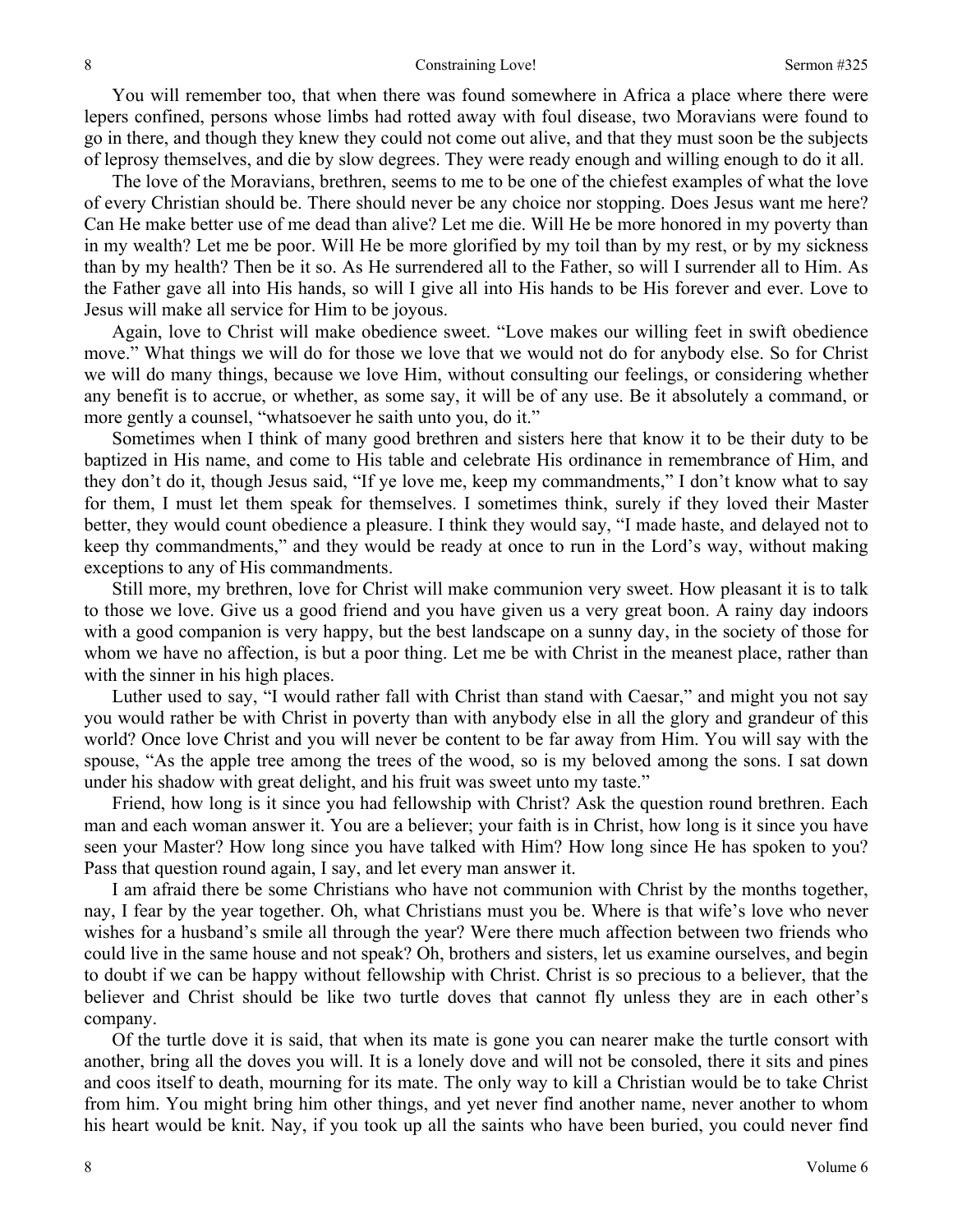### Sermon #325 Constraining Love!

one that the believer could consort with as he has consorted with Christ, and held fellowship with Him. Let us all be like the dove then, and cleave to the Lord with full purpose of heart.

I think there is no need to say any more on this point, or add another syllable, except it be just this one—love to Christ will make trust easy. I say love to Christ will make trust easy. You have heard that often-told story of the wife on board ship who saw her husband cool and calm when the wind was blowing hurricanes and the masts were creaking. She asked how it was, and the husband, reaching a sword, ran upon her, put it to her very breast, and the wife didn't start for a minute. "Wife," said he, "how is it you are not afraid? this sword is sharp." "Oh," she said, "but it is in my husband's hand." "Well," said he, "and though that wind is terrible, it is in my Father's hands."

Love can trust under any circumstances. It is full of wonder how some men have been betrayed into trust. You could not excuse them at first, they have put their hand and become security for another, because they really loved the person so much that they could not think it possible he could deceive them, and we must not be too severe, because we don't know the circumstances between the two in these cases.

We love because we cannot help it, we trust where we love. How the child trusts the mother. The mother has lost her way, she is on a bleak hill, the snow is falling and she cannot find the track. The path is covered and there may be a wolf in the distance, and the mother may hear it, but the infant does not start, it sleeps on her breast, and if it wakes it toys with the mother's cheek, and while she is full of alarm, it knows no fear because it loves.

And see how the child will spring into your arms, though he be on some height, and if he should fall he would hurt himself. "I will catch you child," and it is done, he springs. And so, where there is love there will be trust.

Do you find it hard to believe Christ? Love Him better and it will be easy. Do you find it hard to think that all things will work together for your good? Love Him and you will be sure of it, you will be quite sure of it. "It cannot be," say you, "that my sweet Lord Jesus will ever do me an ill turn, I love Him so well, and He loves me so well. Let Him smite me and I will kiss His hand, I am sure that He means it in love, it is but a love pat upon a child. Even when He frowns at me I will still believe that He has a smiling face, only He conceals it to make better known the purpose of His *grace*. Yea, though He slay me, yet will I trust in Him. I will say, He did it, I will trust in Him."

Thus, brethren, I think I have given you ample reasons for loving Christ. As for those of you who have never trusted Him, I cannot say to you love Him, trust Him first, and you shall love Him afterwards. Give your soul up into His hands. I charge you by the living God, have done with your selfrighteousness, and flee to Christ who has bled on the cross, and when you have been washed in His blood, and robed in His righteousness, then shall you love Him.

O Jesus, O Jesus, come forth and will men's hearts tonight! Thou heavenly lover, our sweet Master, come we beseech Thee! When I tell Thy story, men will not love Thee, nay, should I tell it with tears in my eyes, they would not believe me. Come, tell it Thyself to them, on their way home break their hearts in love to Thee. May they tonight fulfill the verse we have often sung in Thy honor—

> *"Dissolved by Thy goodness, I fall to the ground, And weep to the praise of the mercy I've found."*

Jesus! bring the wanderers home. Reclaim Thy lost sheep! May there be joy on earth, and joy in heaven, over sinners whom Thou hast found, sinners whom Thou didst come to seek and to save. "Believe on the Lord Jesus Christ, and thou shalt be saved, and thy house." The Lord add His blessing for Jesu's sake.